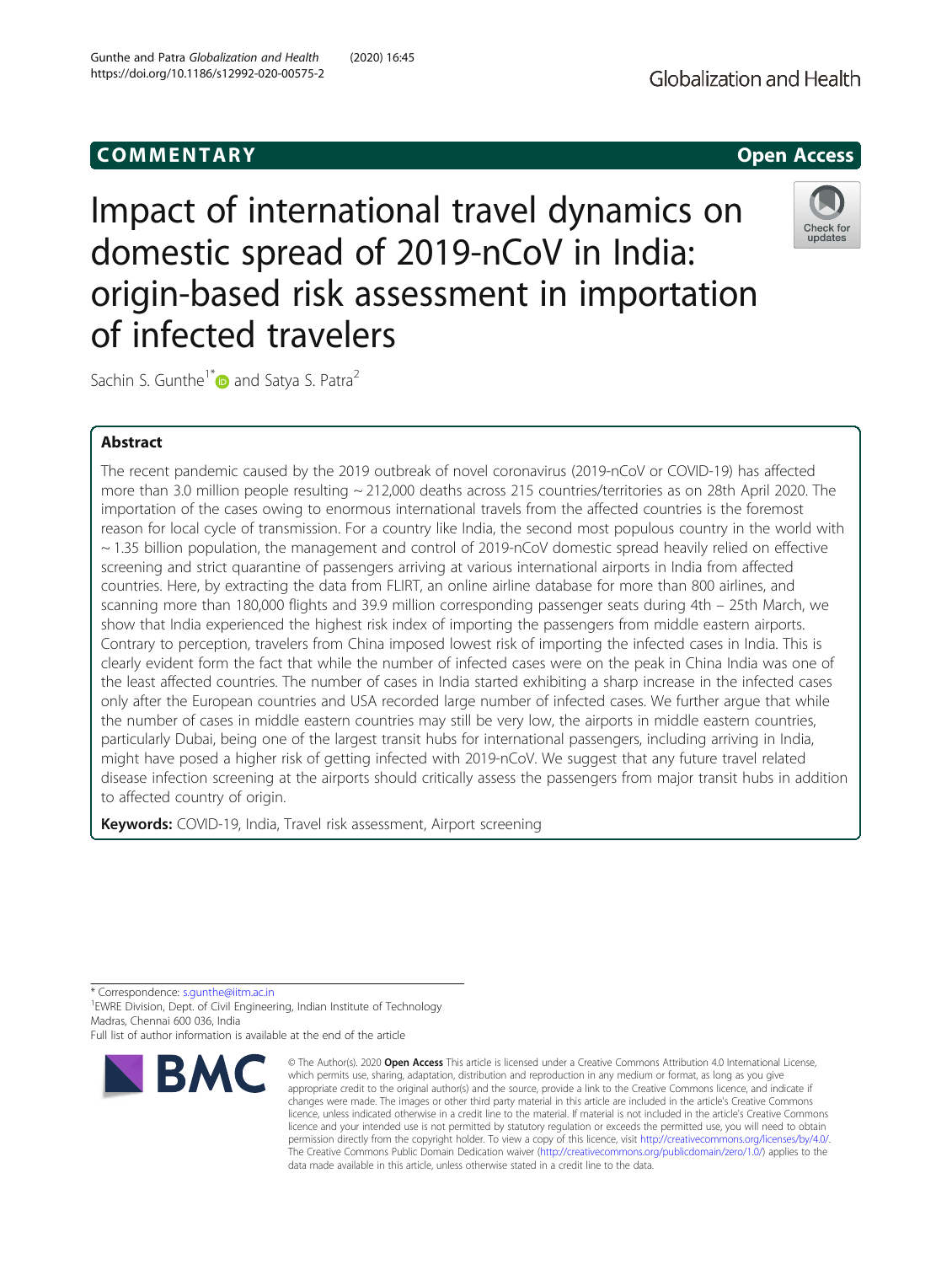# Background

In December 2019, health authorities from Wuhan, Hubei province in China, local hospital were monitoring and reported group of pneumonia cases  $[1]$  $[1]$  $[1]$ . The specific pathogen triggering this viral pneumonia, on 7th January 2020, was identified by Chinese Center for Disease Control and Prevention, and was named 2019-nCov, the new coronavirus, by the World Health Organization [\[2](#page-6-0)]. Further investigations traced the origin of 2019-nCoV to a local Huanan seafood market. Since then 2019-nCoV was exported to many cities across the globe  $[3]$  $[3]$  $[3]$  and  $\sim$ 3.09 million people have been infected due to 2019 nCoV resulting in more than 200,000 deaths across the globe as on 28th April 2020, marking this as one of the biggest pandemics in this century. Since the detection of the first case in December 2019 in China, the 2019 nCoV has already reached in more than 200 countries/ territories, with  $\sim 62\%$  of infected cases are being in USA (26.3%), Spain (10.4%), Italy (10.2%), Germany (7.9%), and France (7.1%). There is no doubt that 2019 nCoV outbreak is posing the serous risk for human wellbeing and the world economy [\[4](#page-6-0)].

India, the second most populous country in the world with total population of  $\sim$  1.35 billion inhabitants, registered its first case on 30th of January 2020, as a 20-yearold female medical student, along with two other students, travelled from Wuhan to the south-western state, Kerala. Since then India has registered  $\sim 657$  cases till 25th March, out of which  $\sim$  62% were reported to be the imported cases travelling from various other affected countries. Eventually, India then suspended all international flights to curb the domestic spread due to 2019-nCoV on 25th March 2020. Right from the early days of the pandemic, body temperature screening to verify if the traveler has a fever, as an indication for the infection, as a major test was introduced at all international airports in India. However, it has been noticed that asymptomatic contact transmission of 2019-nCoV and passengers successfully passing the symptom-based screening have been tested positive for 2019-nCoV [\[5](#page-6-0)]. If such passengers passing thermal screening test are later tested positive for 2019-nCoV, challenges this approach as body temperature screening could miss the passenger incubating the disease or concealing the fever by other means during the travel [[5\]](#page-6-0). Further to this India has also introduced an additional step of marking the passenger arriving from most affected countries and compelling self-isolation or home quarantine for the 14 days upon arriving in India.

The timing of 2019-nCoV outbreak and aftermath encompassing the lunar new year celebrations in China coincided with very large amount of human movement between China and rest of the world imposing major threat for rapid spread of infection [\[1\]](#page-6-0). Owing to such

risk it was important that countries take timely decisions to suspend the flights from affected areas, mainly from Chinese cities in this case. Amid the 2019-nCoV outbreak, WHO has observed that many countries are violating the International Health Regulations (IHR) defying the travel restriction against China during 2019 nCoV outbreak [\[6](#page-6-0)]. Further, many researchers in this direction have already made the assessments of risk of 2019-nCoV spread from China to the rest of the world including the effect of travel restriction on spread of 2019-nCoV [[4,](#page-6-0) [7,](#page-6-0) [8](#page-6-0)]. Thus, while the outbound risk from China to many other countries/territories have been investigated in detail, the inbound risk of 2019-nCoV infection particularly to hugely populated India, however, is not investigated. Here, in a maiden attempt we estimate the risk of importation of 2019-nCoV due to international arrivals in India by screening available data from 19 international airports across the globe and developing the index for risk assessment.

# Main text

# Data collection

In the present study, to calculate the importation risk of 2019-nCoV infection we collected the number of passengers for given airports of an origin country travelling to various international airports in India. We also accounted the total number of 2019-nCoV infected cases in the country of origin. Information about the total number of infected cases in the country of origin was obtained by extensive online search of more than five different sources, which mainly included the government sources and were rigorously verified and validated for any inconsistencies. To obtain the count of air passengers from a origin airport in given country, we relied on a web-based analytical tool called FLIRT [[9\]](#page-6-0). The major application of FLIRT is to predict the air travel network flow between origin and destination airports throughout the world, where user can choose the origin and destination pair. Note that the FLIRT does not take an account of transit passenger is making between origin to destination and would always assign the last boarding airport as an origin, once entered in final destination. This web application allows user perform passenger simulations based on the air traffic between source and destination. To simulate the results, it uses a database of flight schedules of more than 800 airlines [[9](#page-6-0)]. Researchers in the past  $[1, 9]$  $[1, 9]$  $[1, 9]$  have used this web interface to estimate the number of infected travelers originating from different countries to the respective destinations. For India, in this study, the countries selected for importation risk index calculation were China, France, Germany, Iran, Italy, Kuwait, Oman, Qatar, Singapore, Spain, Thailand, United Arab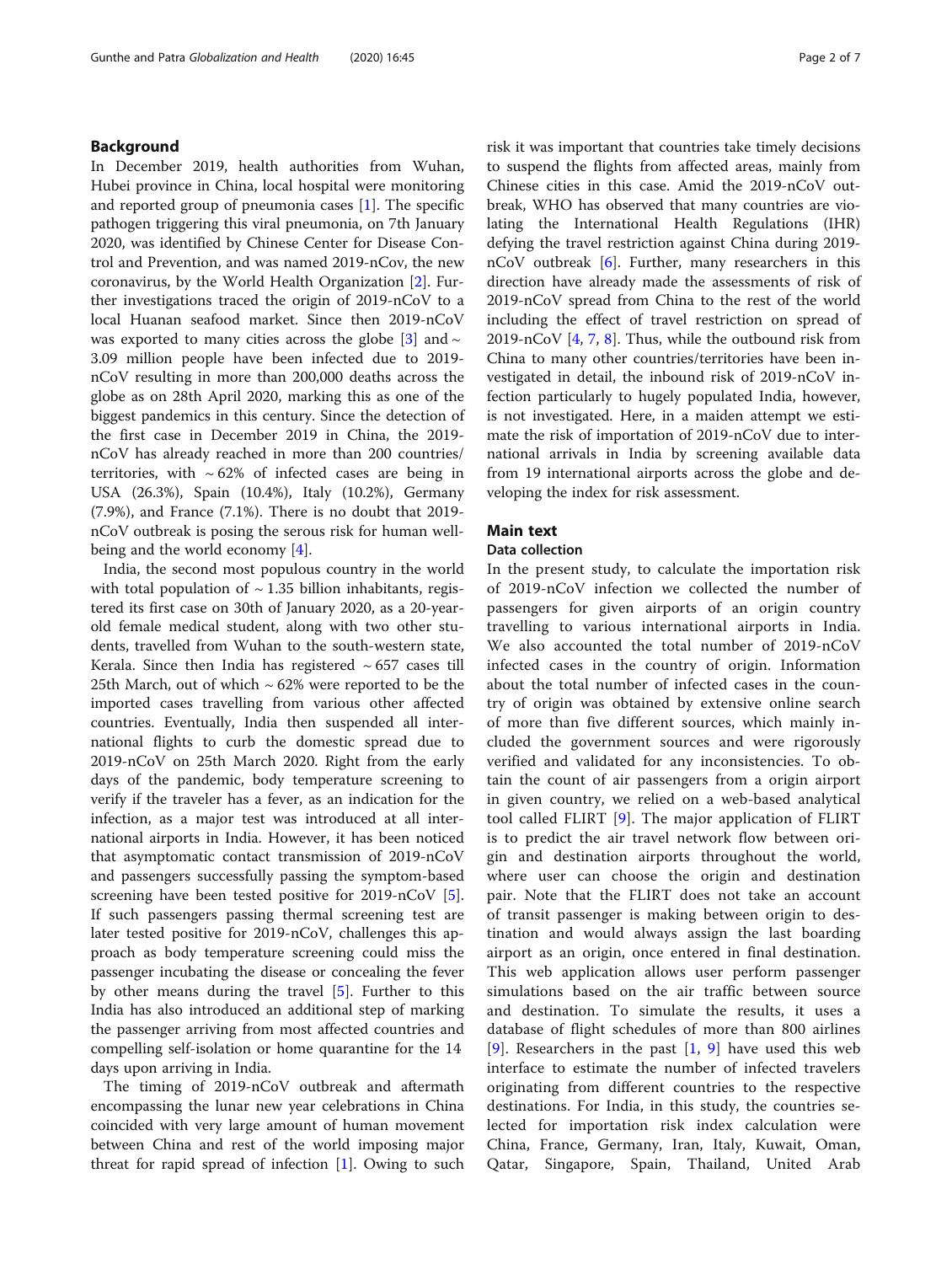<span id="page-2-0"></span>Emirates (UAE), United Kingdom (UK), and United States of America (USA), which constituted  $\sim$  70% of the total infected cases. For simplicity in analysis, the countries Iran, Kuwait, Oman, Qatar, and UAE were grouped together as Middle Eastern countries. The major international airports from all the abovementioned countries were selected to simulate the air traffic flow. The IATA (International Air Transport Association) codes for all the selected airports are listed in Table 1.

The FLIRT web application allows two different types of flight data simulation. The first mode includes the simulation of total seats offered by airlines between origin and destination airports, and the other mode simulates the total passengers travelled between airports. The second mode, however, has a significant disadvantage that it allows only 20,000 passengers to be simulated at a time, which is an upper bound on the total number of passengers that can be simulated. Such an upper bound can have a strong bias in the analysis, particularly for this kind of studies. Therefore, the first simulation mode was preferred here. This selection

Table 1 The list of countries and corresponding airports included in the present study to simulate the flight connections and screen the passengers. The airports abbreviations are the IATA (International Air Transport Association) codes. WUH: Wuhan, PEK: Beijing Capital International Airport, CAN: Guangzhou Baiyun International Airport, CDG: Paris-Charles De Gaulle, ORY: Orly Airport, FRA: Frankfurt Airport, MUC: Munich International Airport, FCO: Leonardo da Vinci International Airport, MXP: Malpensa Airport Milan, DXB: Dubai International Airport, SHJ: Sharjah International Airport, AUH: Abu Dhabi International Airport, DOH: Hamad International Airport Doha, KWI: Kuwait International Airport, MCT: Muscat International Airport, IKA: Imam Khomeini International Airport Tehran, MAD: Madrid-Barajas Adolfo Suárez Airport, SIN: Singapore Changi Airport, BKK: Suvarnabhumi Airport Bangkok, HKT: Phuket International Airport, LHR: Heathrow Airport London, JFK: John F. Kennedy International Airport New York, ORD: O'Hare International Airport, Chicago, and SFO: San Francisco International Airport

| Country                  | Airports                          |
|--------------------------|-----------------------------------|
| China                    | WUH, PEK, CAN                     |
| France                   | CDG, ORY                          |
| Germany                  | FRA, MUC                          |
| Italy                    | FCO, MXP                          |
| Middle Eastern Countries | DXB, SHJ, AUH, DOH, KWI, MCT, IKA |
| Spain                    | <b>MAD</b>                        |
| Singapore                | <b>SIN</b>                        |
| Thailand                 | <b>BKK, HKT</b>                   |
| UK                       | <b>IHR</b>                        |
| <b>USA</b>               | JFK, ORD, SFO                     |

would not affect the analysis, as FLIRT assumes that the number of seats between two airports is directly proportional to the number of passengers between them  $[9]$  $[9]$  $[9]$ . Thus, for each airport mentioned in Table 1, the simulation was performed using FLIRT as per the first criteria mentioned above. This simulation was carried out for the period of 4th March 2020 till 24th March 2020. This period was selected because the number of 2019-nCoV cases in India started to grow significantly from 4th of March, and India imposed an international travel ban from 24th of March. During this period India has observed a screening at all international airports across the country. After each simulation, the result was filtered for all the India bound flights for the respect chosen airports, and thus the total number of passenger seats and the number of Indian bound passenger seats were estimated from each airport of the origin. This data along with the number of infected persons in the origin airport country, from the various authenticated sources was then used to estimate an importation risk index.

### Importation risk index calculation

The specific methodology to derive importation risk index for a for a given destination was demonstrated by many researchers  $[1, 10]$  $[1, 10]$  $[1, 10]$  $[1, 10]$ . Based on these studies we used the similar methodology to derive the importation risk index using the following equation.

*Importantion risk index* = 
$$
\sum_{i=1}^{n} a \frac{P}{T} \frac{I}{N}
$$

where,  $a$  is the transmission rate, which is assumed to be 2.5 (recommended by WHO),  $P$  is the total number of India bound seats from the international airports in the origin country, and  $T$  is the total number of seats in all the airlines originating from the selected airports or origin country. I is the total number of 2019-nCoV infected patient in the origin country and  $N$  is the population of the origin country. The Importation Risk Index is a weighted risk number and is proportional to the risk possessed by a country to import 2019-nCoV cases into India.

The estimation was carried out for 24 airports selected across ten countries, and a Pearson Correlation coefficient test between the estimated risk index and the total number of imported 2019-nCoV cases in India from these countries up to 24th March, as reported by the government, was performed. The detailed results are presented below.

## Results

In this analysis, a total number of 187,755 flights were simulated across 24 airports and ten countries estimating around 33.9 million passenger seats. The importation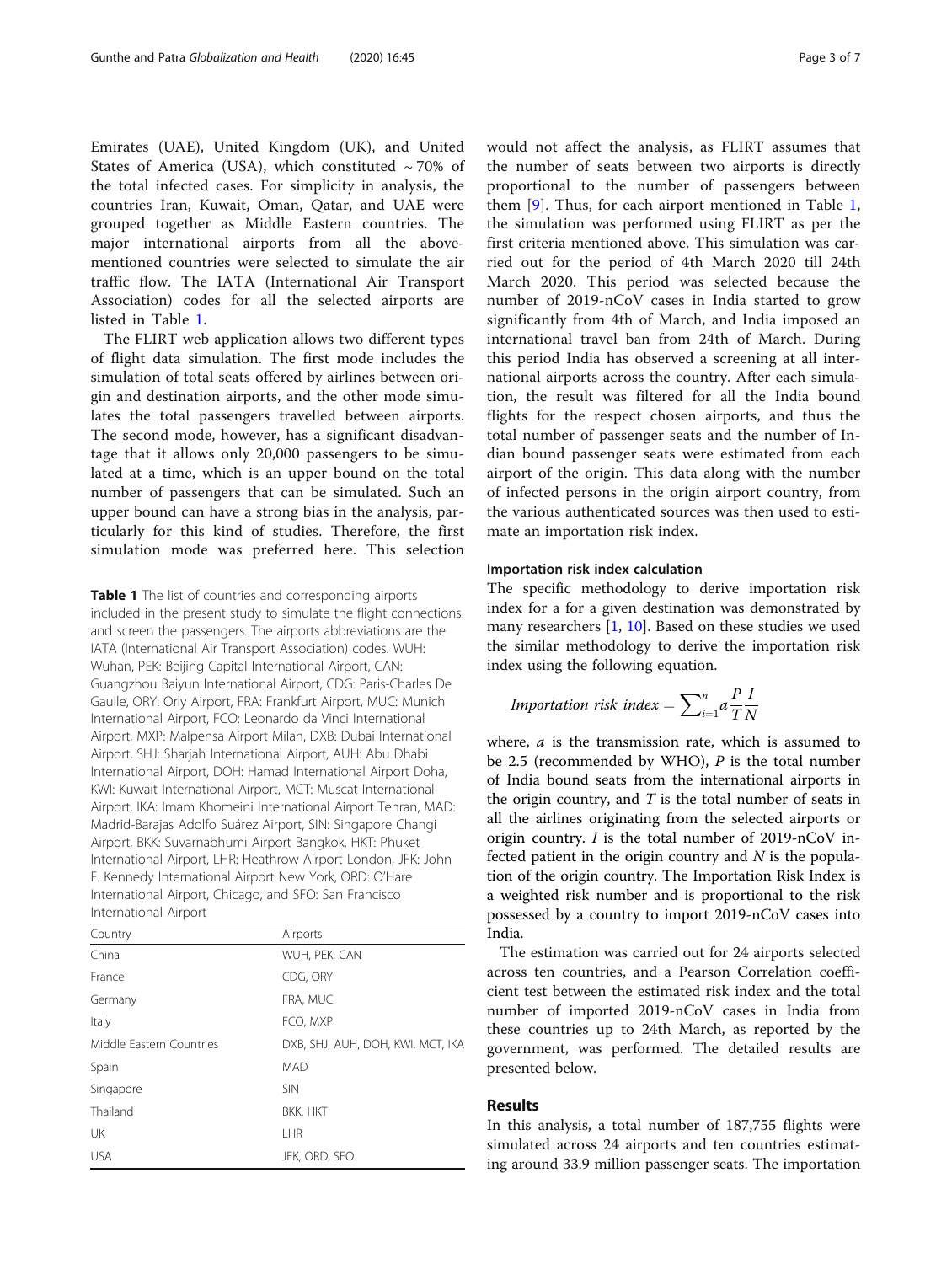risk indices of the individual countries for various airports estimated are shown in Fig. 1. As evident from Fig. 1 the Middle Eastern countries posed the highest risk indices followed by UK, Italy, and USA. It is important here to note that the current simulation does not take an account of transit passenger; for example, a passenger originating from JFK arriving in BOM via DXB, would be assigned as a passenger from DXB and not from JFK. The estimated importation risk index is consistent with observed data obtained from various government sources that 7 airports from middle east brought in the maximum number of 2019-nCoV infected passengers ( $\sim$ 300) in India until the international flights were suspended. It is important to note that Emirates Airlines, a Dubai based airlines, operates 172 flights per week to India serving nine destinations (Emirates and India; partners in economic growth 2018), which is by far highest number of flights and destination by any other foreign airlines. Further, in 2017–18 Emirates has reported 87% of the seat factor and assuming that 50% of them are transit passengers arriving from Europe and USA, thus by far, it is an extremely fair and valid assumption that Dubai airport (and other transit airports) in absence of adequate preventive measures, could be a potential hotspot in future for transmitting infection during COVID-19 like outbreaks. As shown in Fig. [2](#page-4-0) the importation risk index for various countries (airports clubbed together) clearly showing the middle east having the highest risk index. A certain amount of risk, although significantly lower than middle east airports, was also posed by passengers originating at LHR and taking the direct flights to India. As expected, the third highest importation risk was posed by Italy, which was one of the worst affected countries during our study window. It is also to be noted that Indian Government has operated special flights to bring back the stranded citizen from Italy. Surprisingly and contrary to expectation the direct

travelers from China posed the lowest risk (Fig. [2\)](#page-4-0), this could be due to potentially much lower numbers of pas-

clearly indicates the strong agreement between number

senger exchange with China as compared to other countries. While importation risk index does not directly represent the number of infected passengers imported in a country it is important to have the robust validation of the methodology. For this purpose, a scatter plot between number of confirmed imported cases from various countries and importation risk index is shown in Fig. [3](#page-4-0). As evident from the figure a correlation ( $R^2 = 0.99$ )



Fig. 1 Global map indicating the location of 24 different airports from 10 different countries considered in this study. The size of the circles represents the importation risk index. The political boundaries are for the representation only as provided by the original data source and authors not necessarily agree with the same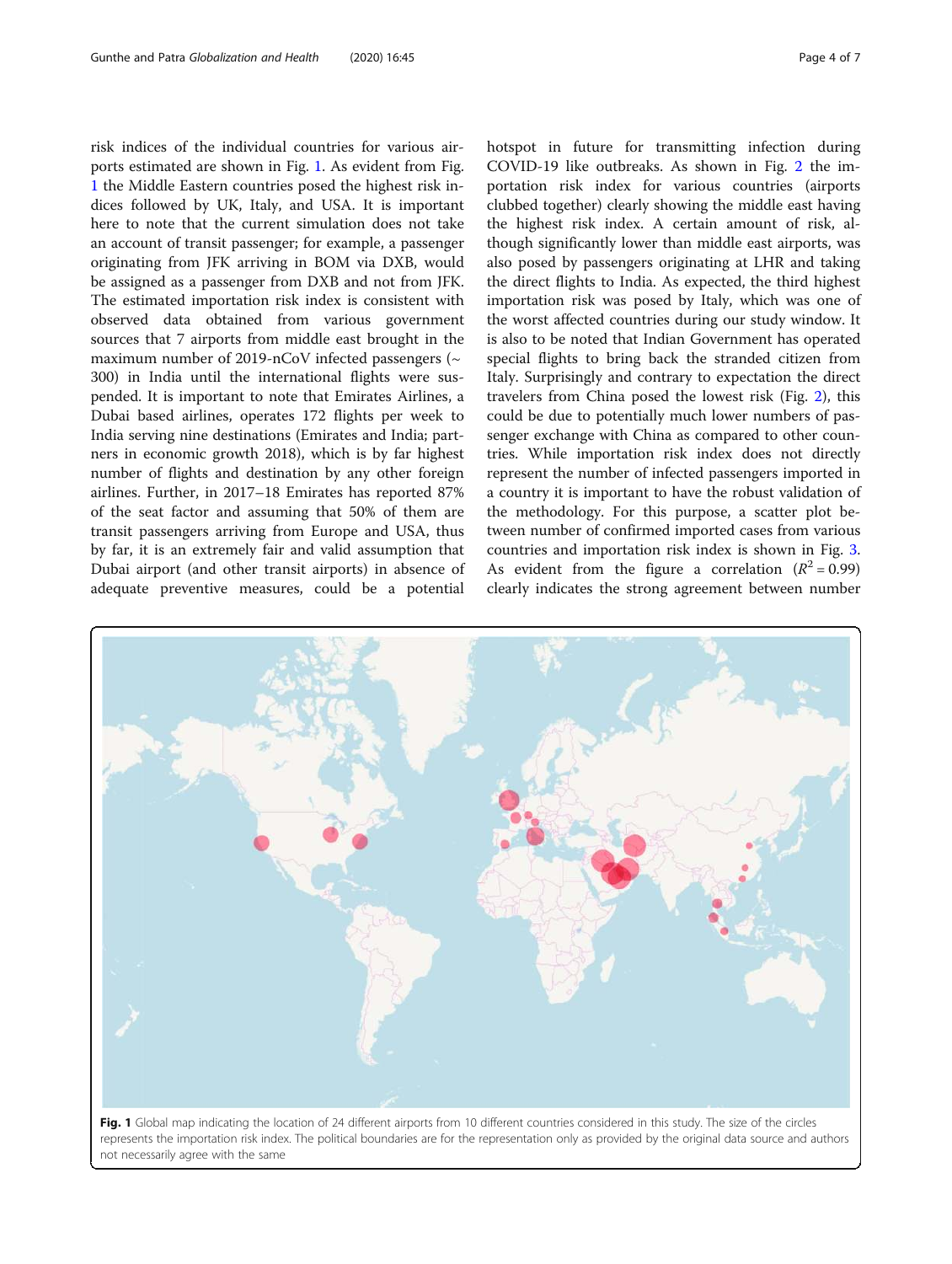<span id="page-4-0"></span>

of passengers imported from a specific country and corresponding importation risk index. There is approximately factor of 6 difference between highest number of passengers (from middle east;  $\sim$  300 passengers) and second highest from United Kingdome (~ 50 passenger). To

avoid any bias in the representation of correlation we have also plotted the scatter plot between all the countries (excluding middle east) and importation risk index (show in inset in Fig. 3), and observed the strong relation  $(R^2 = 0.91)$ .

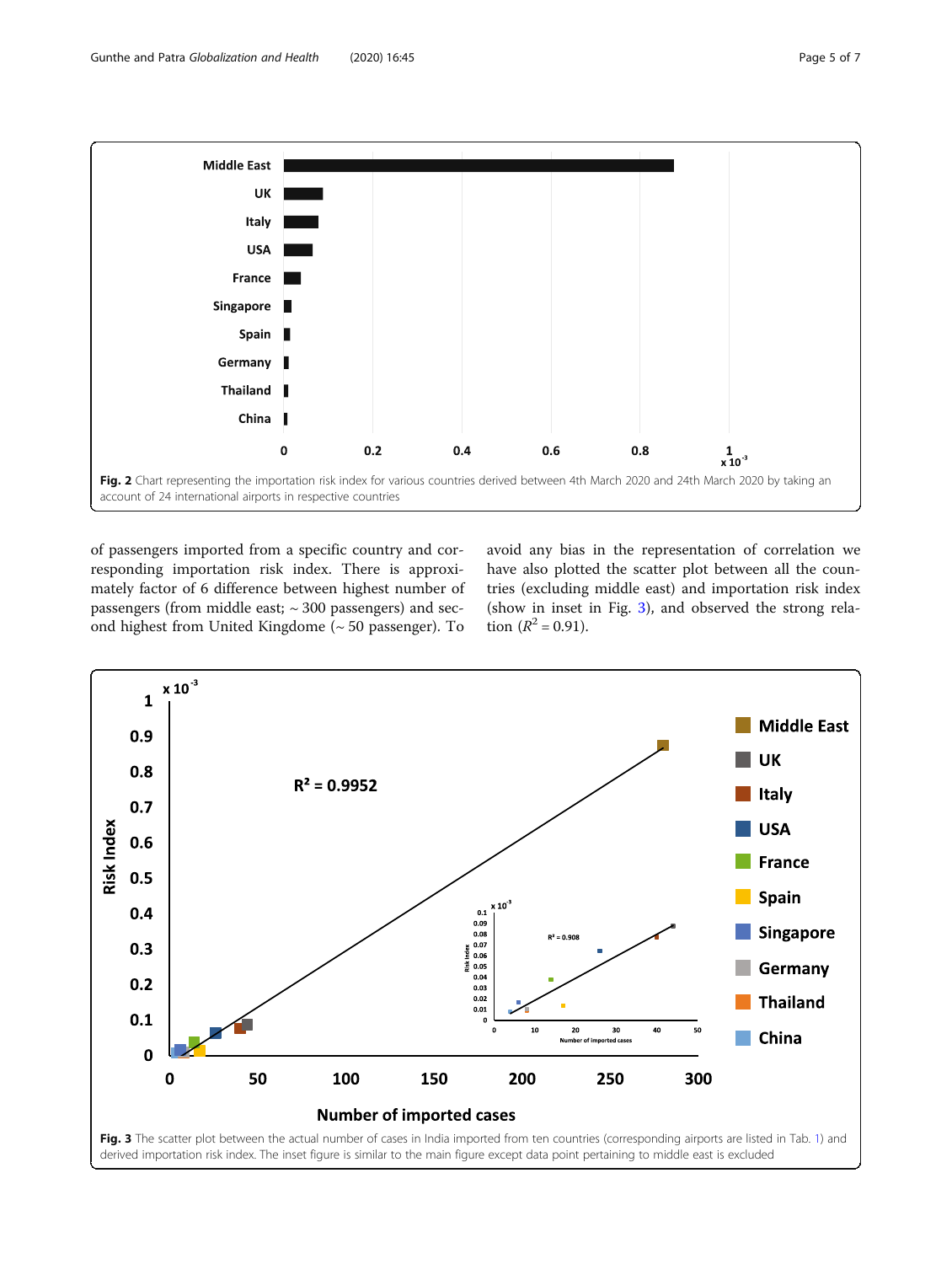# Concluding remarks

We used the various online sources along with the data from government organizations for ten countries to screen the flights and passengers form 24 airports connecting various international airports in India. As of 4th March 2020 India has started the thermal screening of passengers arriving from 12 countries, viz. China, South Korea, Japan, Italy, Iran, Singapore, Thailand, Malaysia, Hong Kong, Vietnam, Nepal, and Indonesia. It is, however, not clear if the passengers either travelling and/or transiting through any of the airports form middle east, especially Dubai, were also being subjected to thermal screening. If that was not the case, it is very important to mention that nonscreening of passengers arriving through large transit hub like Dubai (DXB) and were infected could have remained undetected, which later on went on to became positive cases. On the other hand, the stamping of the passengers initiated by authorities in India came as one of the most effective steps, as long as it was stringently executed by authorities and followed by passengers for the self-quarantined for the prescribed period. We strongly emphasize that this was one of the most effective way to contain the spread due to importation of the infected passengers in two following ways. a. a full database of the passenger was being obtained at the time of the screening, and b. it is much easier and feasible to track the very same passenger for next 14 days, which is the advisable quarantine period. Such a screening and additional measures like stamping need not be restricted for the passengers arriving only from largely affected countries but must be extended to the passengers coming from large transit hub in future. For example, at the time of initiating the thermal screening for the passengers arriving from Singapore, there were not many cases registered in Singapore or other east Asian countries. As per our understanding such a measure was implemented primarily to identify the passengers arriving from China, which was epicenter of pandemic, transiting through one of the east Asian countries particularly Singapore airport. Overall, we believe that the effective measures taken by the government and authorities at various international airports in India were adequate and effective, although they were restricted only to the passengers arriving from largely infected countries. We, however, also note that the screening and quarantining of the passengers arriving from major transit hub could also have been strictly implemented from the very beginning. We also recommend that international flight operations in India could be cautiously opened in phased manner. We are also of the opinion, based on our analysis, that only one airport can be considered for international operations until the global pandemic is substantially brought under control. Neverthless, these policies are just suggestions and can be reviewed periodically.

It is very important to note that analyses presented here involve the modeling and estimation based on combination of various different data sources. Under such a situation, where large datasets from various sources is combined to derive certain index, requires a lot of assumptions to consider, and pose various limitations. All these simulations and subsequent estimation heavily rely on the accuracy and reasonable assumption of passenger seats and flight data. In this way, we are not aware of any particular methodology to validate our model, except that comparing the derived importation risk index with actual number of passengers, which for our study is in good agreement. Nevertheless, our results provide data and methodology, which in a nominal way could be used for effective measures and mitigation policies to be implemented at travel hubs for effective containment of travel related risk of infections. Lastly the study presented here completely relies on the data available at this period of time and can be further tuned in future as and when additional data is available, which may substantially alter the results/conclusions presented here.

#### Acknowledgements

Authors gratefully acknowledge the support and thoughtful insights from selected faculty members from Dept. of Civil Engineering at IIT Madras including R. Gettu, K. P. Sudheer, and B. S. Murty. SSG is thankful to Nabha S. Gunthe and Nupura S. Gunthe for constant encouragement and support during the preparation of the manuscript.

#### Authors' contributions

SSG conceived the idea. SSP carried out the simulations along with collecting and analyzing the data. SSP and SSG performed the interpretation of the data. SSG wrote the manuscript with input from SSP. The author(s) read and approved the final manuscript.

### Funding

No funding was available/used for this study.

#### Availability of data and materials

The data, codes, and post processed data used in this this study are available from the corresponding author upon reasonable request.

#### Ethics approval and consent to participate

Not applicable for this study.

#### Consent for publication

Not applicable.

### Competing interests

Authors declare no competing interest.

#### Author details

<sup>1</sup> EWRE Division, Dept. of Civil Engineering, Indian Institute of Technology Madras, Chennai 600 036, India. <sup>2</sup> Transportation Engineering Division, Dept. of Civil Engineering, Indian Institute of Technology Madras, Chennai 600 036, India.